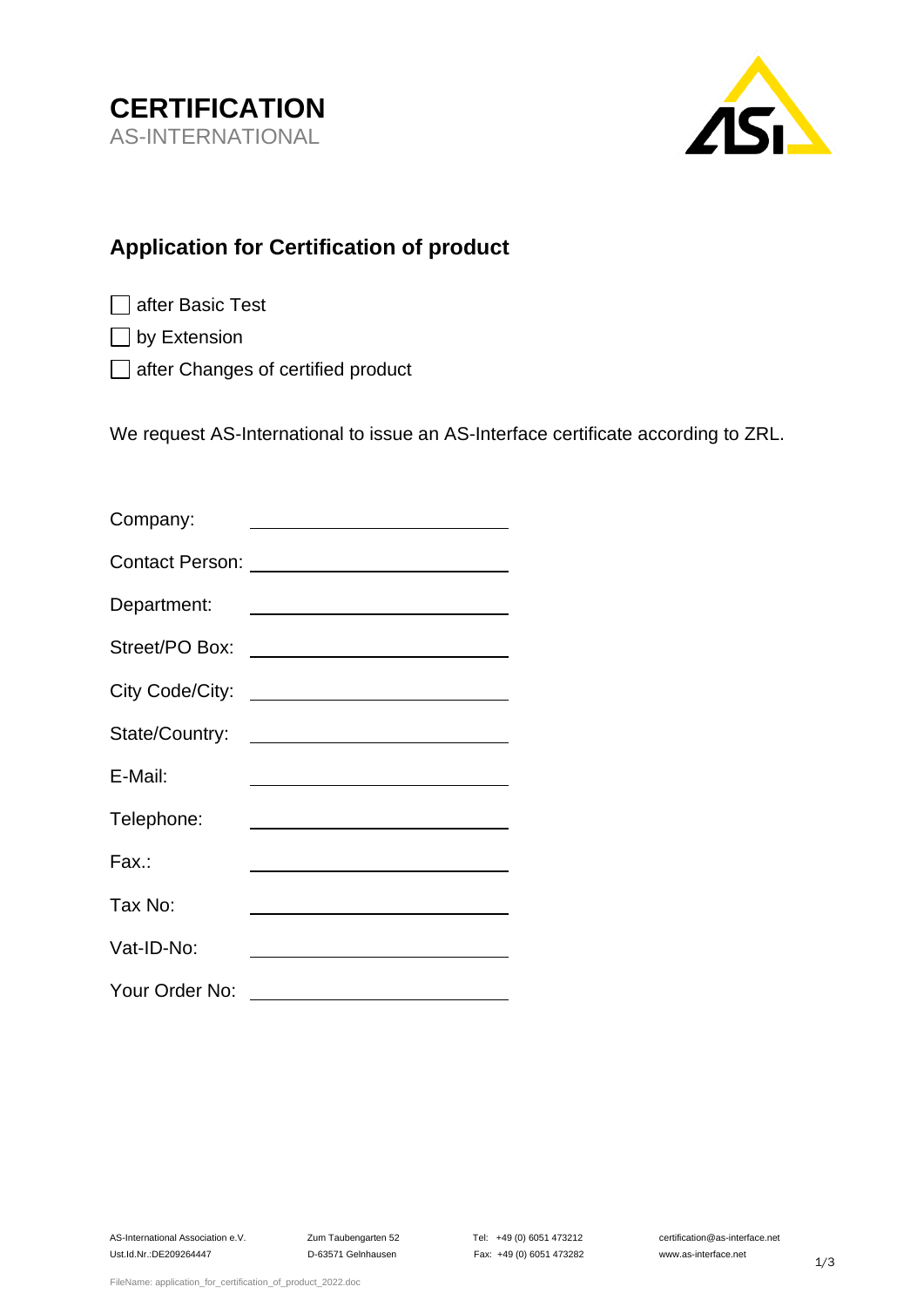



| The Certificate shall be issued:                                                                                                                                                                                                                                  |  |  |  |  |  |
|-------------------------------------------------------------------------------------------------------------------------------------------------------------------------------------------------------------------------------------------------------------------|--|--|--|--|--|
| in: $\Box$ English<br>German / English joint Version                                                                                                                                                                                                              |  |  |  |  |  |
| for the Company, Home town, Country:                                                                                                                                                                                                                              |  |  |  |  |  |
| for the AS-Interface component(s):                                                                                                                                                                                                                                |  |  |  |  |  |
|                                                                                                                                                                                                                                                                   |  |  |  |  |  |
| proposal for the description on the certificate, English text                                                                                                                                                                                                     |  |  |  |  |  |
| proposal for the description on the certificate, German text                                                                                                                                                                                                      |  |  |  |  |  |
| Profile: The control of the control of the control of the control of the control of the control of the control of the control of the control of the control of the control of the control of the control of the control of the<br>Product type number: __________ |  |  |  |  |  |
| If a public list of "certified products" is provided by AS-International Association, the<br>product(s) shall be:                                                                                                                                                 |  |  |  |  |  |
| included<br>    not included<br>$\Box$ not included before:                                                                                                                                                                                                       |  |  |  |  |  |
| AS-International shall report the certificate on Twitter as follows:                                                                                                                                                                                              |  |  |  |  |  |
| "Neues AS-Interface Zertifikat für "Company Name", "Device description as stated<br>above"<br>(optional with product link _____________)                                                                                                                          |  |  |  |  |  |
| on day of issue<br>not before: ________                                                                                                                                                                                                                           |  |  |  |  |  |
| <b>Product information:</b>                                                                                                                                                                                                                                       |  |  |  |  |  |
| In case of changes or extensions:                                                                                                                                                                                                                                 |  |  |  |  |  |
|                                                                                                                                                                                                                                                                   |  |  |  |  |  |
| with certificate number: ____________(ZU-number).<br>In some cases for changes and extensions simplified test might be sufficient,<br>please ask the certification office for the need of tests.                                                                  |  |  |  |  |  |
| Test report no ______________ by test laboratory: ____________                                                                                                                                                                                                    |  |  |  |  |  |
| $\Box$ will be sent by the laboratory.<br>is attached                                                                                                                                                                                                             |  |  |  |  |  |
| AS-International Association e.V.<br>Zum Taubengarten 52<br>Tel: +49 (0) 6051 473212<br>certification@as-interface.net<br>Ust.Id.Nr.:DE209264447<br>D-63571 Gelnhausen<br>Fax: +49 (0) 6051 473282<br>www.as-interface.net                                        |  |  |  |  |  |